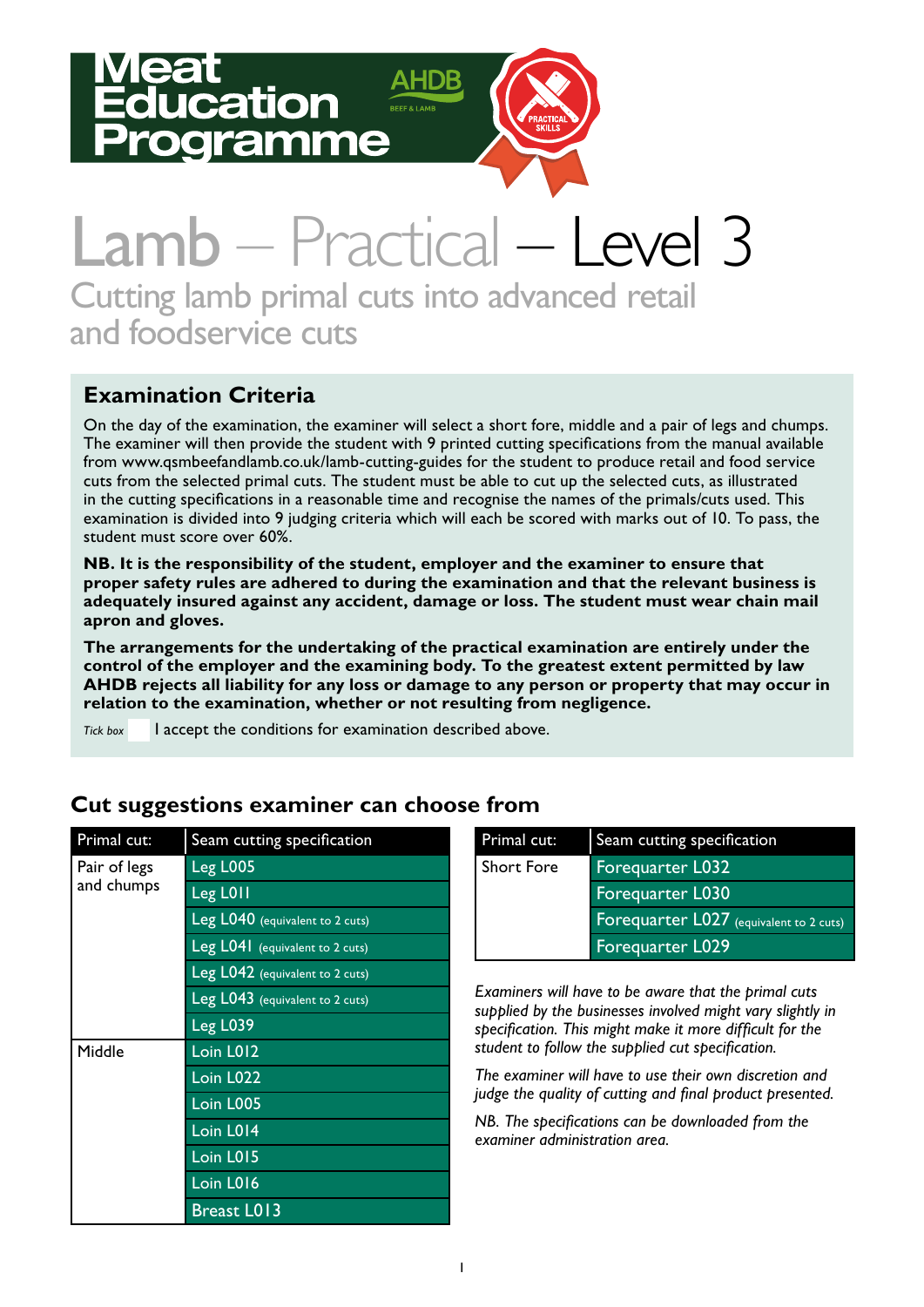|                              | <b>Examination score</b>                                        |  |
|------------------------------|-----------------------------------------------------------------|--|
|                              | Total score                                                     |  |
| <b>Student</b>               |                                                                 |  |
|                              | Passed examination                                              |  |
|                              | Failed examination                                              |  |
|                              |                                                                 |  |
|                              | Total available points 90                                       |  |
|                              | Pass level is 54 points and above<br>Fail level is 53 and below |  |
|                              |                                                                 |  |
| <b>Student place of work</b> |                                                                 |  |
|                              |                                                                 |  |
|                              |                                                                 |  |
|                              |                                                                 |  |
|                              |                                                                 |  |
|                              |                                                                 |  |
| <b>Examiner</b>              |                                                                 |  |
|                              |                                                                 |  |
|                              |                                                                 |  |
|                              |                                                                 |  |
|                              |                                                                 |  |
|                              |                                                                 |  |
|                              |                                                                 |  |

### **Selected primal cuts to produce 3 retail/ foodservice cuts from each**

| Name of primal cut I:   | Name of primal cut 3: |
|-------------------------|-----------------------|
| Pair of legs and chumps | Short fore            |
| Cuts to be produced:    | Cuts to be produced:  |
|                         |                       |
|                         |                       |
| Name of primal cut 2:   |                       |
| Middle                  |                       |
| Cuts to be produced:    |                       |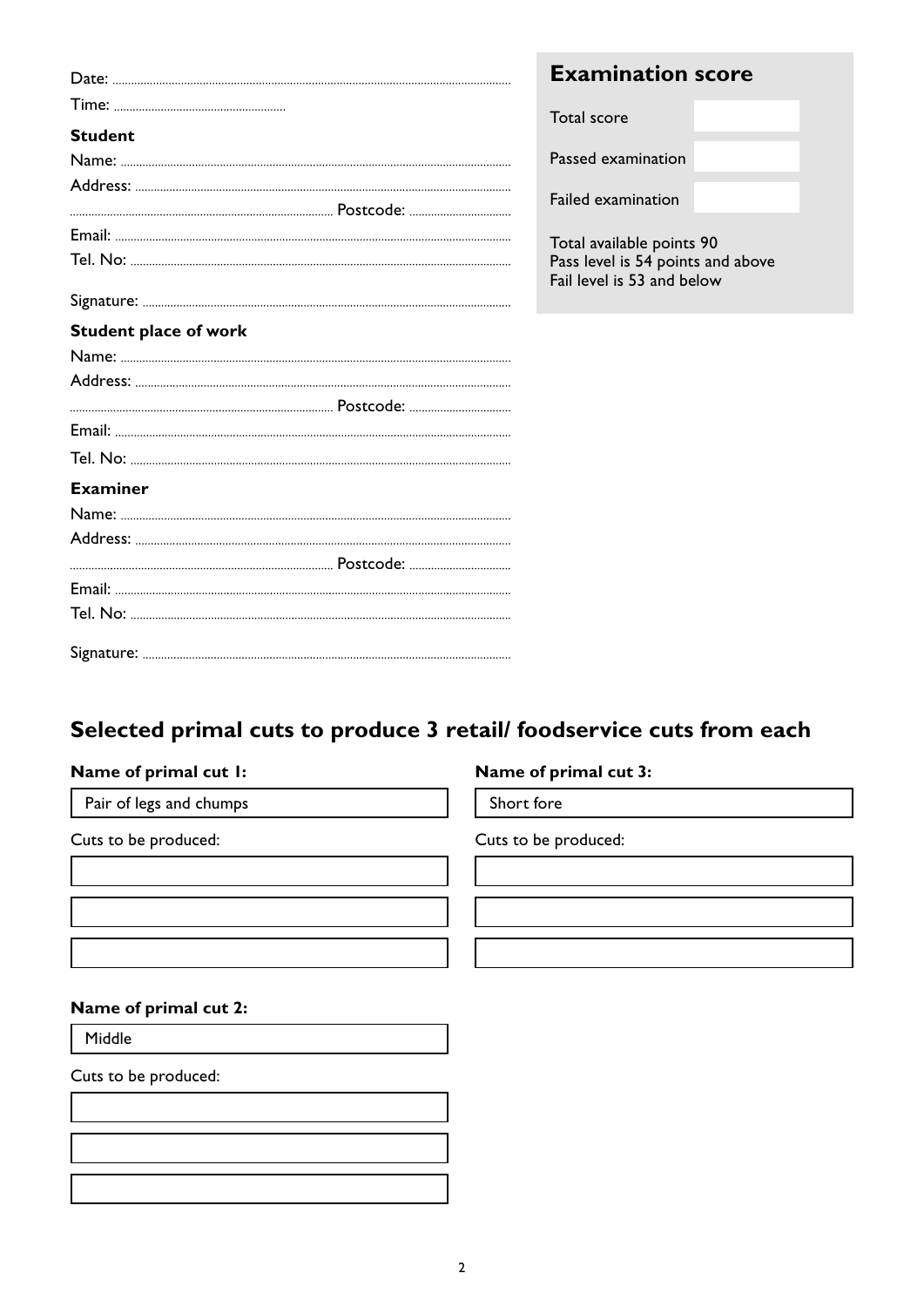## Score Sheet

1. Being able to de-bone the primal cuts without leaving too much meat on the bones and avoiding unnecessary cut damage to muscles.

| Poor<br><b>Very Good</b> |  |  |  |  |  |  |  |  |  |  |  |
|--------------------------|--|--|--|--|--|--|--|--|--|--|--|
|                          |  |  |  |  |  |  |  |  |  |  |  |
|                          |  |  |  |  |  |  |  |  |  |  |  |
|                          |  |  |  |  |  |  |  |  |  |  |  |
|                          |  |  |  |  |  |  |  |  |  |  |  |

2. Being able to follow the natural seams of the primals to separate the muscles.

| Poor |  |  |  |  | <b>Very Good</b> |
|------|--|--|--|--|------------------|
|      |  |  |  |  |                  |
|      |  |  |  |  |                  |
|      |  |  |  |  |                  |
|      |  |  |  |  |                  |

3. Being able to produce the cuts without unnecessary cuts/stab marks or damage to muscles.

| Poor |  |  |  |  | <b>Very Good</b> |
|------|--|--|--|--|------------------|
|      |  |  |  |  |                  |
|      |  |  |  |  |                  |
|      |  |  |  |  |                  |
|      |  |  |  |  |                  |
|      |  |  |  |  |                  |

4. Being able to remove gristle, connective tissue and fat cleanly without wasting good meat.

| Poor |  |  |  |  | <b>Very Good</b> |
|------|--|--|--|--|------------------|
|      |  |  |  |  |                  |
|      |  |  |  |  |                  |
|      |  |  |  |  |                  |
|      |  |  |  |  |                  |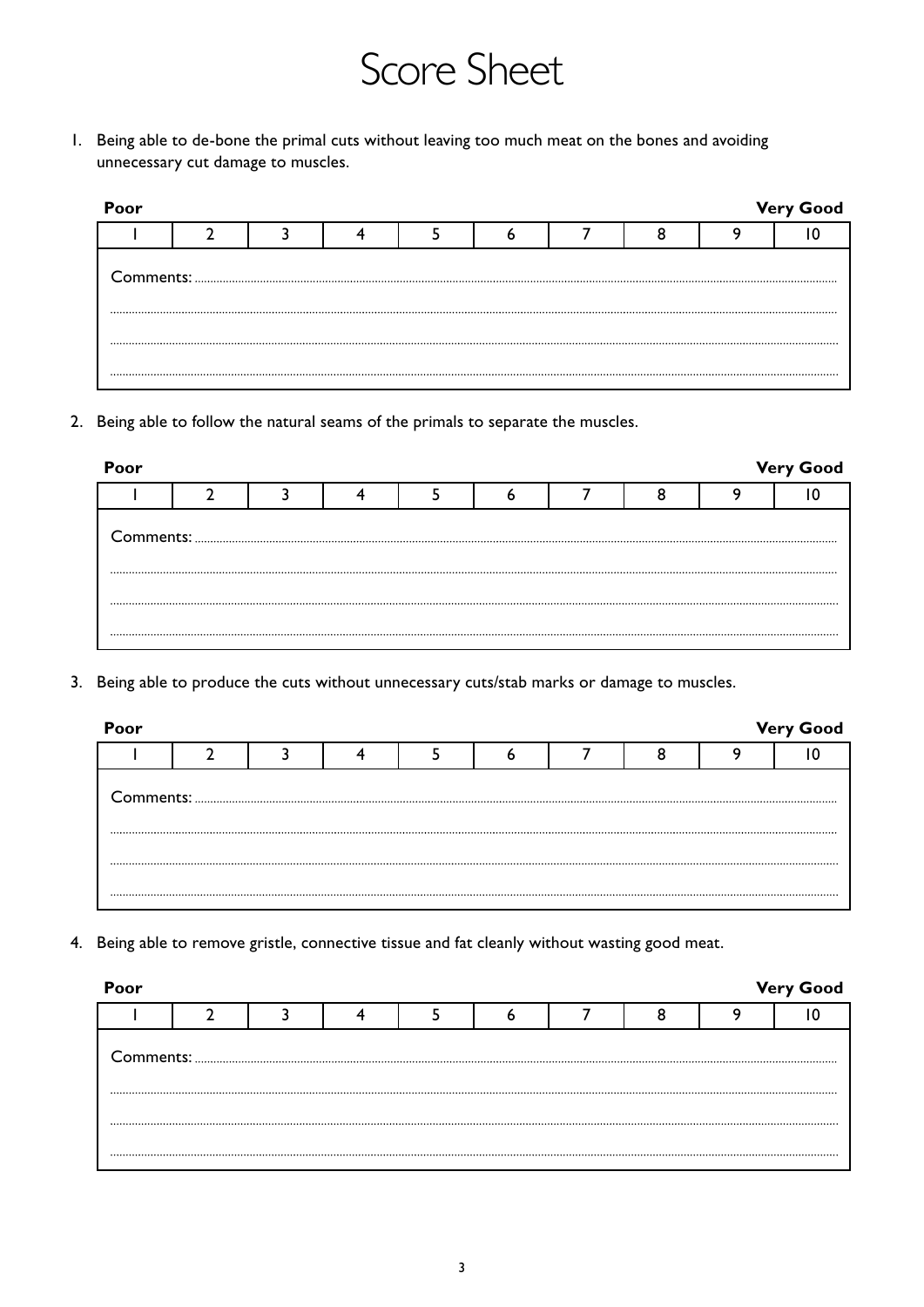5. Being able to produce cuts without bone dust, stringing of joints to be be even and tidy and steaks to be of even thickness.

| Poor |  |  |  |  | <b>Very Good</b> |
|------|--|--|--|--|------------------|
|      |  |  |  |  |                  |
|      |  |  |  |  |                  |
|      |  |  |  |  |                  |
|      |  |  |  |  |                  |

6. Presentation and quality of the cuts produced.

| Poor |  |  |  |  |  |  |  |  | <b>Very Good</b> |  |  |
|------|--|--|--|--|--|--|--|--|------------------|--|--|
|      |  |  |  |  |  |  |  |  |                  |  |  |
|      |  |  |  |  |  |  |  |  |                  |  |  |
|      |  |  |  |  |  |  |  |  |                  |  |  |
|      |  |  |  |  |  |  |  |  |                  |  |  |
|      |  |  |  |  |  |  |  |  |                  |  |  |

7. Being able to produce the cuts in a reasonable time.

| Poor |  |  |  |  | <b>Very Good</b> |
|------|--|--|--|--|------------------|
|      |  |  |  |  |                  |
|      |  |  |  |  |                  |
|      |  |  |  |  |                  |
|      |  |  |  |  |                  |

8. Being able to recognise and know the names of the primal and retail/foodservice cuts produced.

| Poor |  |  |  |  | <b>Very Good</b> |
|------|--|--|--|--|------------------|
|      |  |  |  |  |                  |
|      |  |  |  |  |                  |
|      |  |  |  |  |                  |
|      |  |  |  |  |                  |
|      |  |  |  |  |                  |